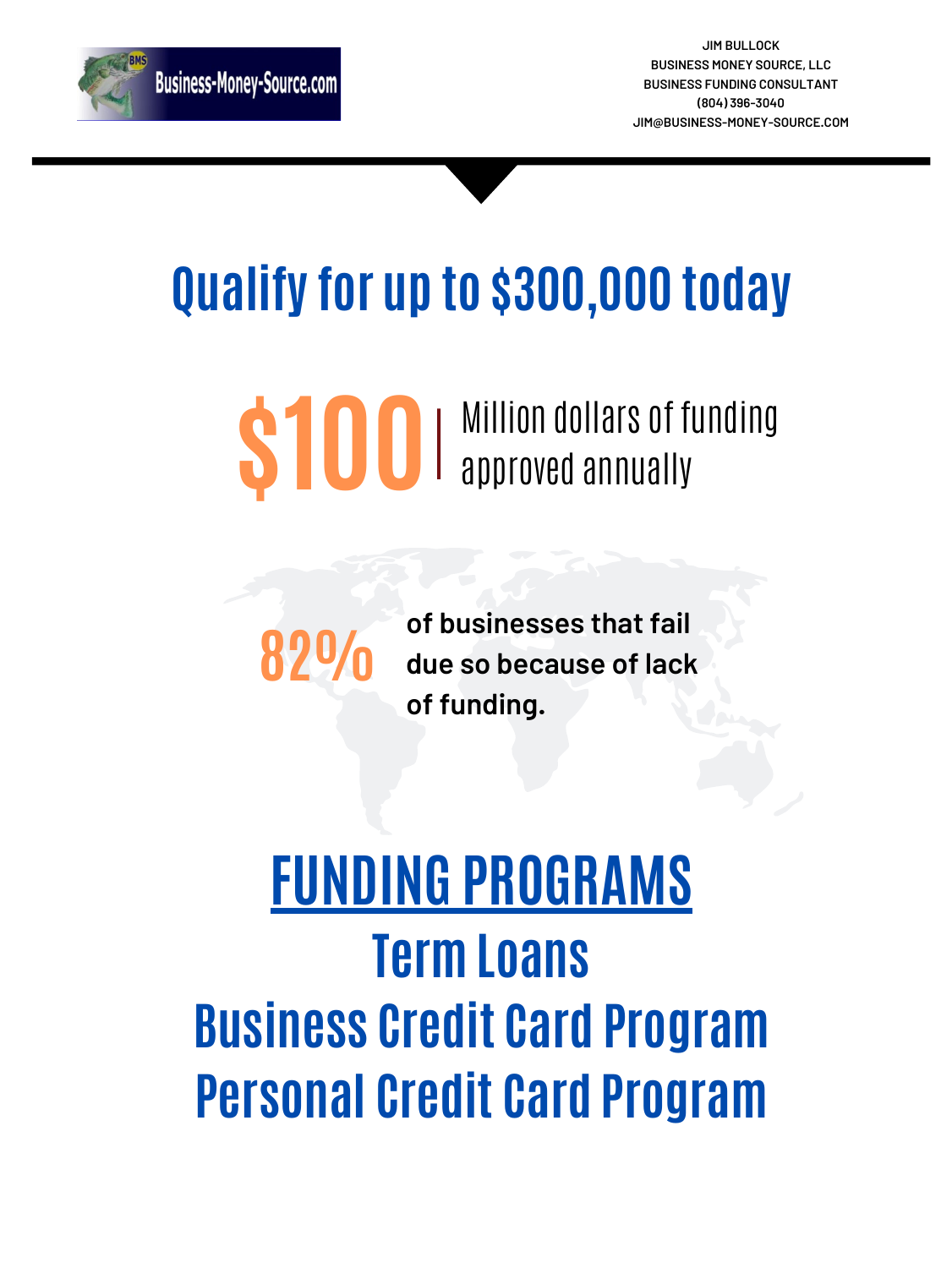- **Rates range from 5.49%-14.99% (Dependent on strength of personal credit)**
	- **No minimum length of time in business**
	- **Fixed monthly payment**
	- **No upfront fees**
	- **Full liquidity Immediately**
	- **Funding in 7-15 business days**

#### **REQUIREME**

#### **TERM LOAN PROGRAM**

#### **-700+ Personal Credit scores in all 3 bureaus -2 years personal tax returns showing \$50,000 or more of taxable income**

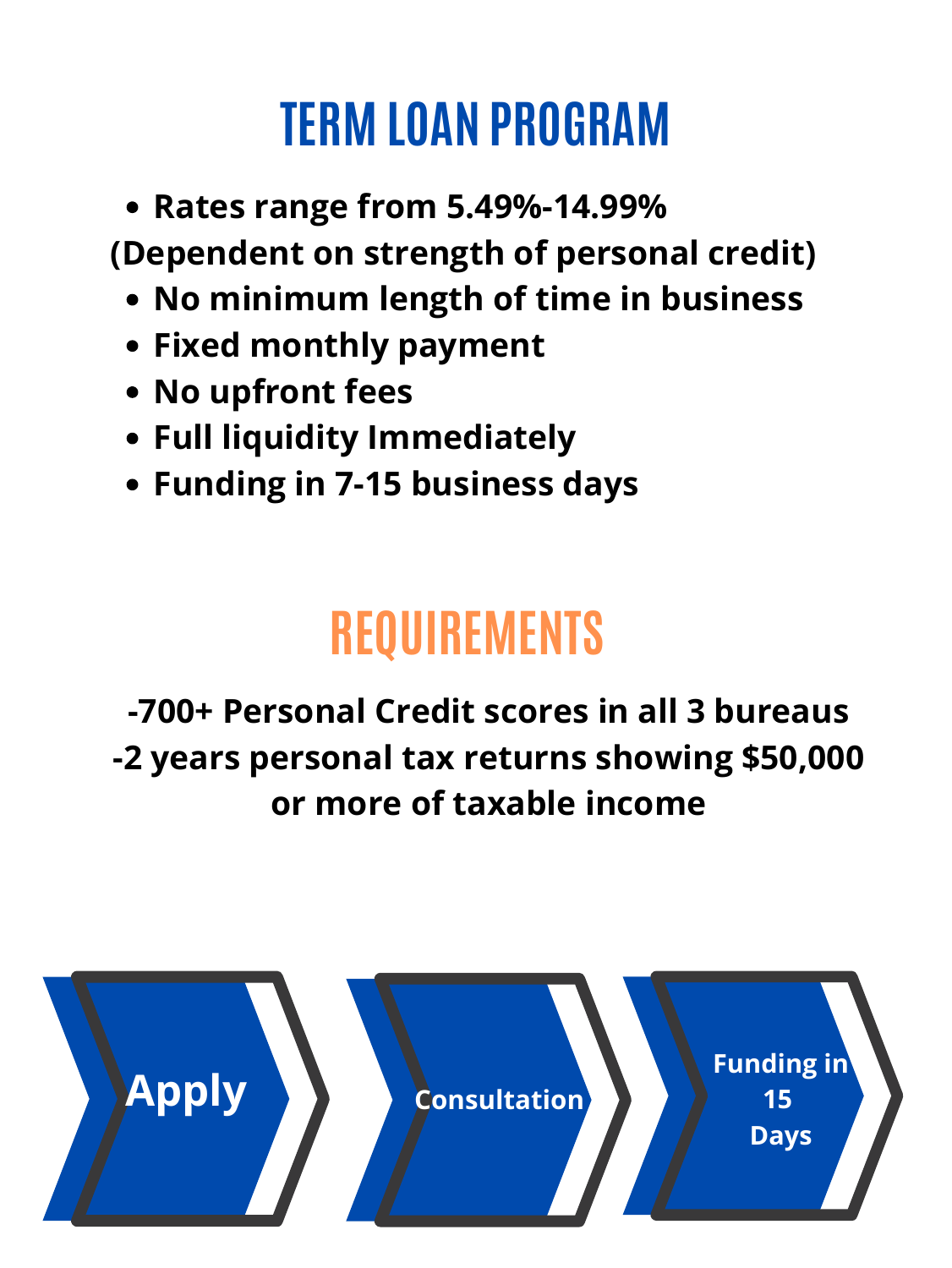### **BUSINESS CREDIT CARD PROGRAM**

- **0% Interest for 6-12 months**
- **No minimum length of time in business**
- **Stated income**
- **No upfront fees**
- **Reports only to the business**
- **700+ personal credit scores in all 3 bureaus**
- **Must have business entity**

#### **REQUIREMENTS**

#### **- 700+ Personal Credit Scores on all 3 bureaus**

#### **- Established Business Entity**



#### Tip for Entrepreneurs

Bank loans are still the best way for small businesses to get financing. In 2015, bank loans for small businesses reached nearly \$600 billion.